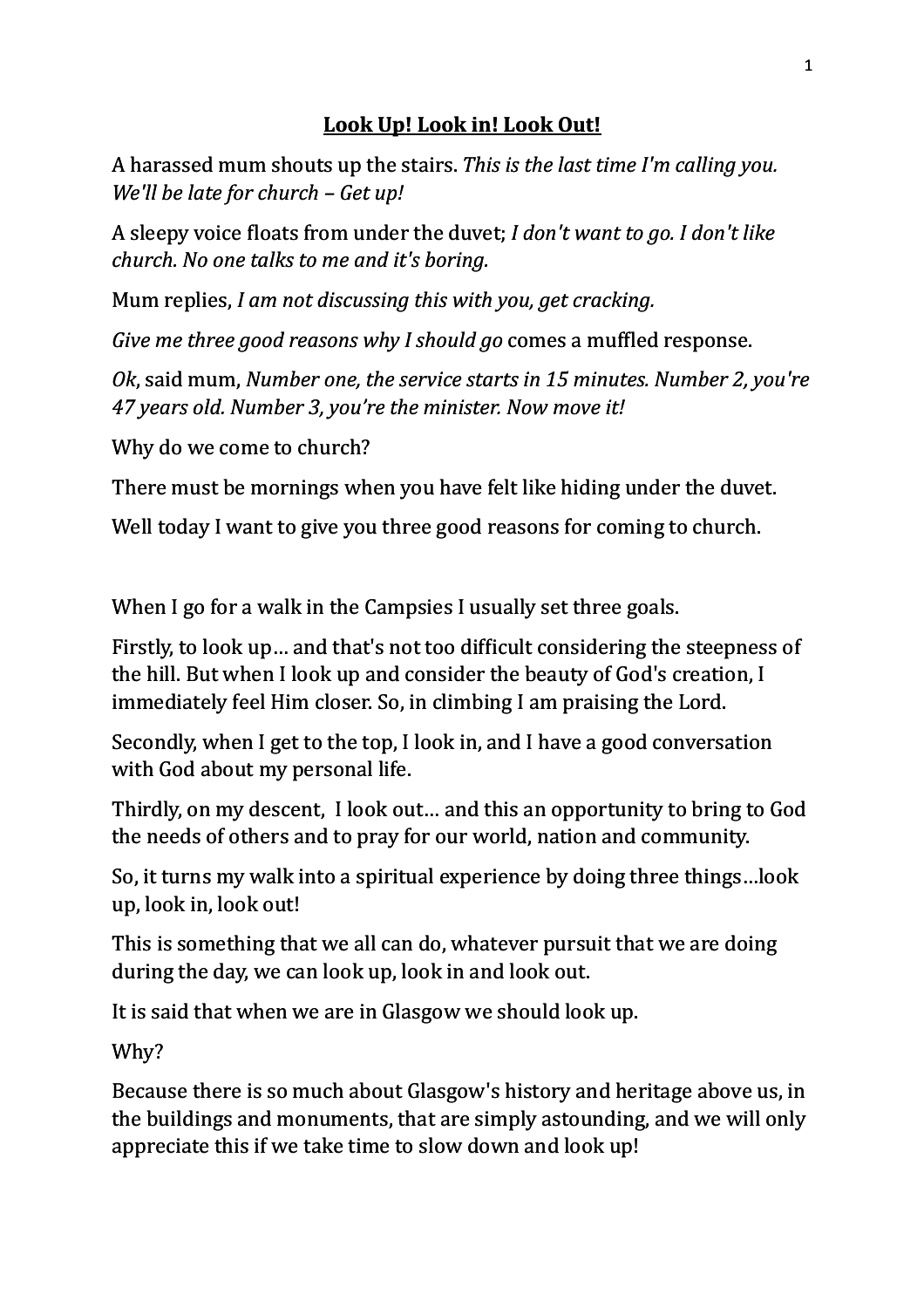Why do we come to church on a Sunday?

Well, one of the big reasons must be to slow down and look up!

One minister said that he goes to church on a Sunday to get a bigger perspective of God and a smaller perception of himself. He wrote, "it gives him time for putting the universe back into a proper perspective. "

The great missionary, Albert Schweitzer once wrote, "Do not let Sunday be taken from you. If your soul has no Sunday, it becomes an orphan."

Whatever reason, you come on a Sunday, we can all be blessed by an upward look.

In Psalm 8, the psalmist writes, "When I consider the works of your fingers, the moon and stars that you have set in place." He looks up and considers what God has done.

On Tuesday, I had P4/5 in the church from Meadowburn School and rather than giving them a lecture about the church. I asked them to take time while sitting in their pew, to look up and around and tell me what they saw, and what they liked, and for the next 45 minutes, until the teacher had to stop them, they asked question after question about the church, our practices and its faith and even the teacher and her parent helpers came away saying, *that* was really interesting, so much I didn't know about what goes on.

The children took time for an upward look. By looking up, they were even amazed with the inscription on the beams of the rafters of the church.

Looking up, is a good place to begin.

In our reading today, Jesus tells us what he sees when he looks up...

V25, "He is kind to the ungrateful and the wicked. Be merciful just as your father is merciful."

God is kind. This is how Jesus described His Heavenly Father...He is kind, and kind to those who don't deserve it.

The psalmist explains it further...

Psalm 103 says

*"The Lord is compassionate and gracious,*

*slow to anger, abounding in love.* 

*9 He will not always accuse,*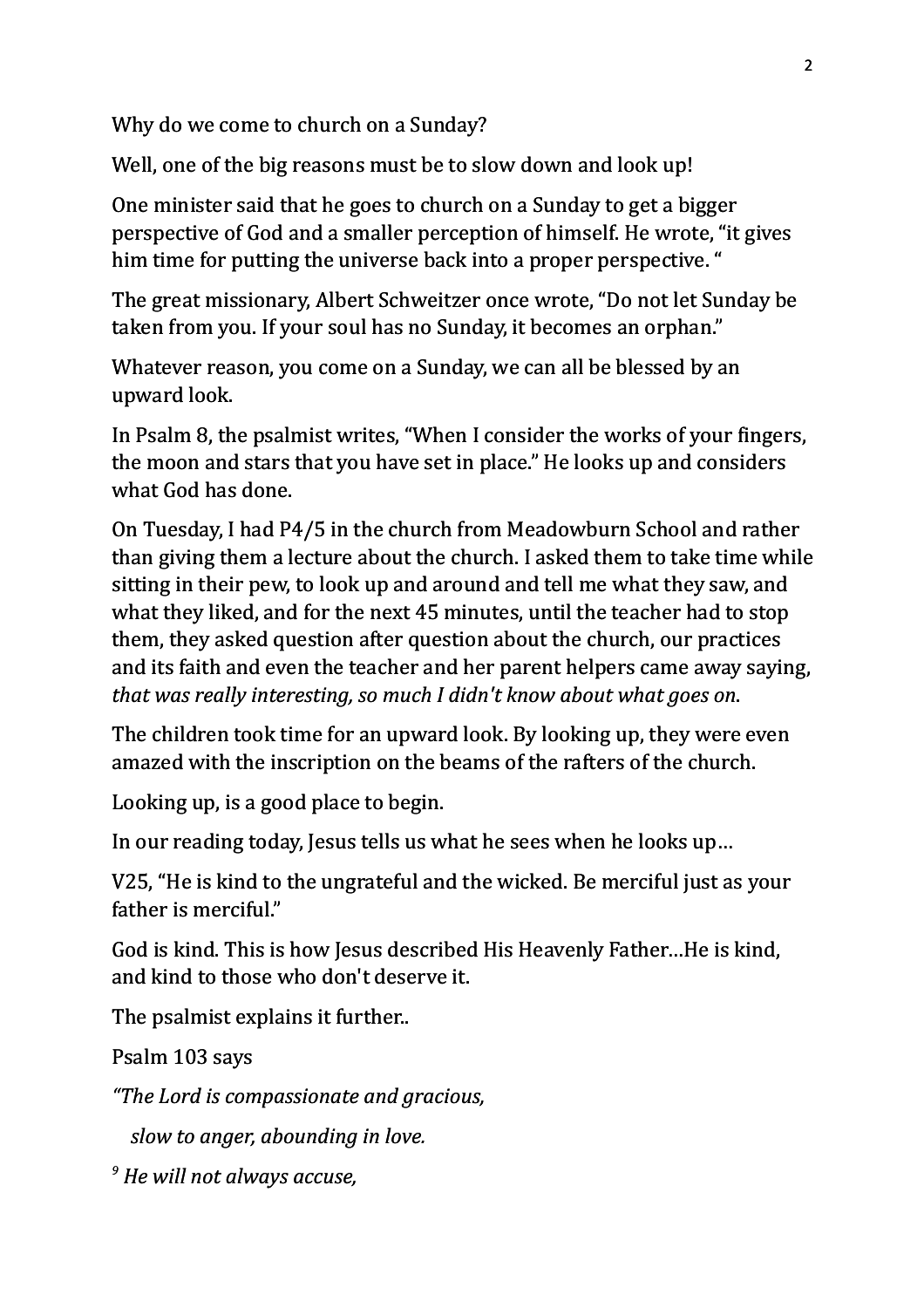*nor* will he harbour his anger forever;

- *<sup>10</sup> he does not treat us as our sins deserve <i>or repay us according to our iniquities.*
- <sup>11</sup> For as high as the Heavens are above the earth, *so great is his love for those who fear him;*
- <sup>12</sup> as far as the east is from the west,

*so far has he removed our transgressions from us.* 

- <sup>13</sup> As a father has compassion on his children,
	- So, the Lord has compassion on those who fear him;
- <sup>14</sup> for he knows how we are formed:"

Here is our upward look today. A God who does not treat us as we deserve; a God who has removed our transgressions from us and as a Father who has compassion on his children.

Take a moment to have that upward look this morning and to marvel about those words, that God the Creator of Heaven and Earth is kind and merciful.

A moment of silence!

## Then it is good for us to have an inward look.

Looking inward is not an excuse for ignoring needs around  $us$  – far from it. If we listen hard to God, we pick up his deep compassion for a hurt world. Dorothy L Sayers once wrote, "When we come home like the Prodigal Son, God sends us out again as the Good Samaritan."

The philosopher Francis Shaeffer wrote in one of his many books, "He is there and He is not silent".

The God we look up to is not a God of the past but a God of the present. He is not a God of tradition, but a God who is very much with us in our lives today and that is why listening to Jesus' teachings is incredibly important for our faith, because his words transcend time.

Our passage begins, "But to you who are listening I say..." $v27$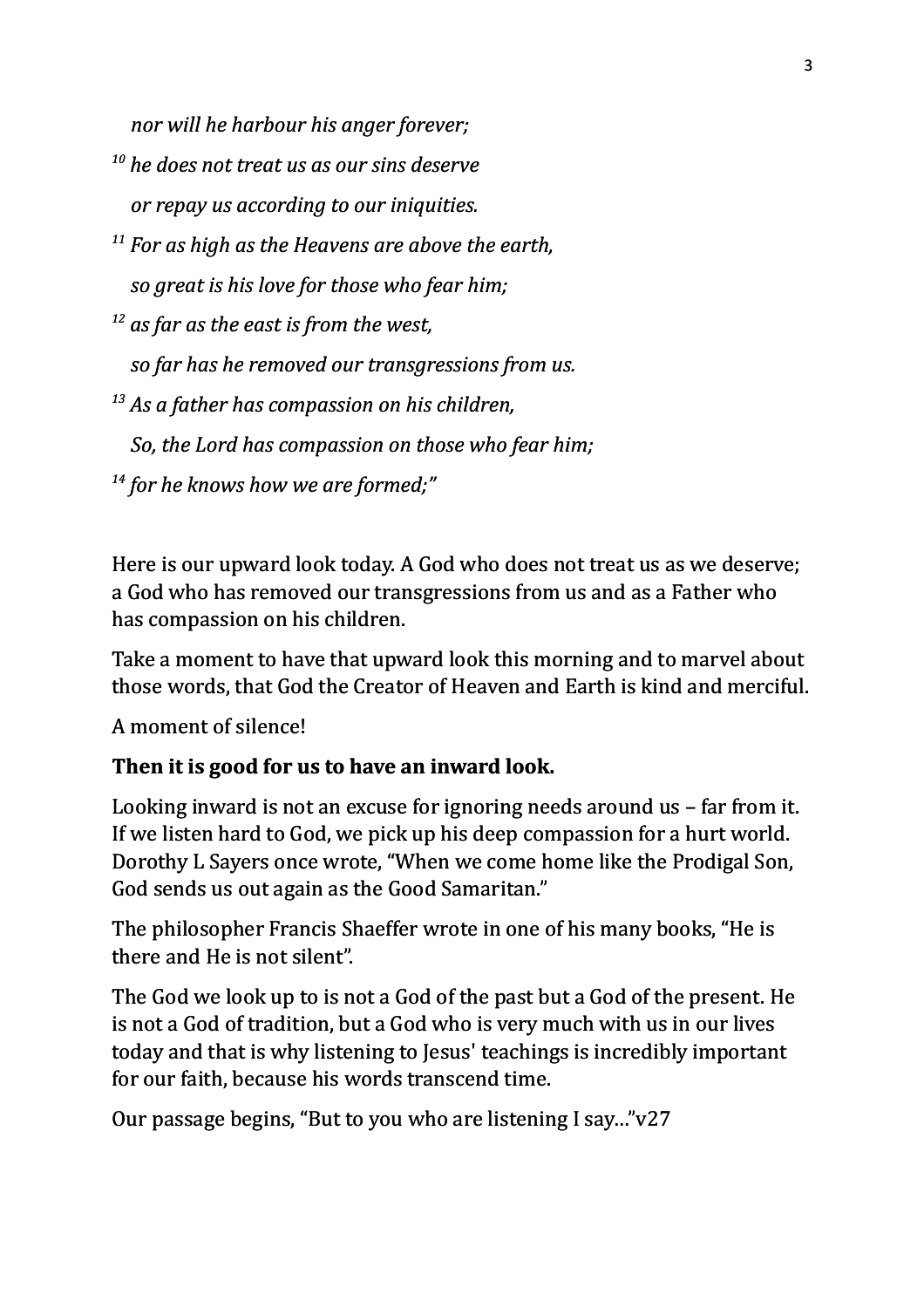This is key to looking in! To discipleship; this is key to being a Christian; are we listening  $-$  are we listening to Jesus  $-$  because if we are not, then what he has to say will not apply to us – so the key to discipleship, is simple, are we listening, are we looking in and if we are then we will grow as Christians. This is the inward look.

One of our beautiful stained glass windows in this church, has Jesus sitting and teaching his disciples. Please look at this window when you are in the church. It's beautiful.

One wee boy from P4/5, said *is that Jesus speaking to slaves*, and if you look closely, you can understand why he said that. But you know, the little boy was onto something because Jesus is speaking to servants, servants of God, who belong to God, and who want to do what God instructs them to do.

But Jesus' words are not always easy....So, here comes the bombshell...This is what he says to us today!

"Love your enemies and do good to those who hate you!"  $V27$  This is the inward look!

This is the ethical standard for following Jesus; loving your enemies. Fundamental to ethics is love – not a love like the world's, but a unique love that endures; a love that demonstrates itself in concrete action.

In a nutshell, the disciples should do good to those who hate them, they should bless those who curse them, and they should pray for those who abuse them. The disciples are called to reflect such love continually.

Then Jesus illustrates what that might look like.

*Firstly...Love involves turning the other cheek. Don't retaliate.* 

*Secondly...love involves vulnerability. Being prepared to sacrifice.* 

*Thirdly...love involves giving to others in need.* 

It is said that the greatest challenge the Christian life is to turn an enemy into a friend of God through the example of love.

What was it that turned Saul of Tarsus into the Apostle Paul? Of course it was God working in his life, and he did this through the example of Stephen, whom Saul saw being martyred for his faith in Jesus – Saul supported the stoning of Stephen, and he was to be transformed through the power of God in answer to Stephen's prayer that those who were stoning him should be forgiven.